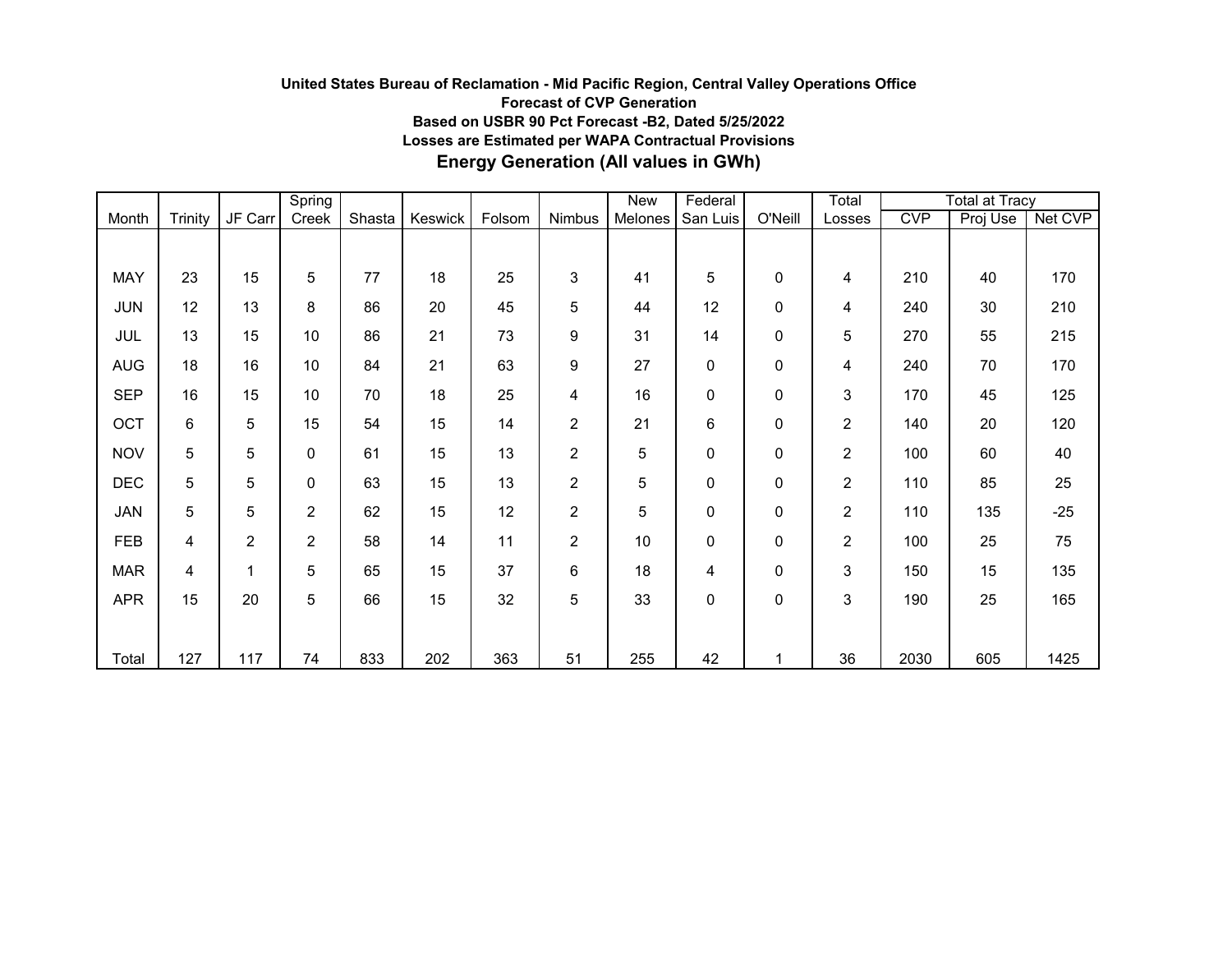## **United States Bureau of Reclamation - Mid Pacific Region, Central Valley Operations Office Forecast of CVP Generation Based on USBR 90 Pct Forecast -B2, Dated 5/25/2022 Losses are Estimated per WAPA Contractual Provisions Capacity Based on Estimated Gross Head (All values in MW)**

|            |         |             | Spring |        |         |        |                | New     | Federal  |         | Tot. Cap. | Total  | <b>Total Capacity at Tracy</b> |          |     |         |
|------------|---------|-------------|--------|--------|---------|--------|----------------|---------|----------|---------|-----------|--------|--------------------------------|----------|-----|---------|
| Month      | Trinity | JF Carr     | Creek  | Shasta | Keswick | Folsom | Nimbus         | Melones | San Luis | O'Neill | at Plant  | Losses | <b>CVP</b>                     | Sch. Out | PU  | Net CVP |
|            |         |             |        |        |         |        |                |         |          |         |           |        |                                |          |     |         |
| <b>MAY</b> | 46      | 74          | 182    | 554    | 16      | 195    | 4              | 243     | 101      | 0       | 1415      | 24     | 1390                           | 120      | 55  | 1335    |
| <b>JUN</b> | 44      | 147         | 182    | 544    | 19      | 195    | 8              | 231     | 93       | 0       | 1464      | 25     | 1440                           | 50       | 50  | 1390    |
| JUL        | 43      | 147         | 182    | 526    | 19      | 180    | 13             | 220     | 83       | 0       | 1414      | 24     | 1390                           | 50       | 75  | 1315    |
| <b>AUG</b> | 40      | 147         | 182    | 405    | 29      | 107    | 6              | 211     | 0        | 0       | 1128      | 20     | 1110                           | 105      | 60  | 1050    |
| <b>SEP</b> | 37      | 147         | 182    | 389    | 26      | 48     | 3              | 206     | 0        | 0       | 1037      | 18     | 1020                           | 210      | 40  | 980     |
| OCT        | 34      | 75          | 91     | 382    | 21      | 45     | 3              | 100     | 73       | 0       | 826       | 14     | 810                            | 325      | 50  | 760     |
| <b>NOV</b> | 66      | $\mathbf 0$ | 91     | 286    | 14      | 84     | 3              | 98      | 0        | 0       | 642       | 11     | 630                            | 415      | 35  | 595     |
| <b>DEC</b> | 63      | 0           | 91     | 379    | 14      | 78     | 3              | 99      | 0        | 0       | 727       | 13     | 715                            | 340      | 75  | 640     |
| <b>JAN</b> | 63      | 0           | 91     | 290    | 21      | 74     | 3              | 198     | 0        | 0       | 740       | 13     | 730                            | 400      | 65  | 665     |
| <b>FEB</b> | 65      | 77          | 91     | 307    | 22      | 79     | $\overline{2}$ | 198     | 0        | 0       | 840       | 15     | 825                            | 240      | 110 | 715     |
| <b>MAR</b> | 70      | 154         | 91     | 331    | 21      | 124    | $\overline{4}$ | 197     | 112      | 0       | 1105      | 18     | 1085                           | 255      | 30  | 1055    |
| <b>APR</b> | 73      | 150         | 0      | 471    | 22      | 130    | 4              | 196     | 0        | 0       | 1045      | 18     | 1025                           | 185      | 35  | 990     |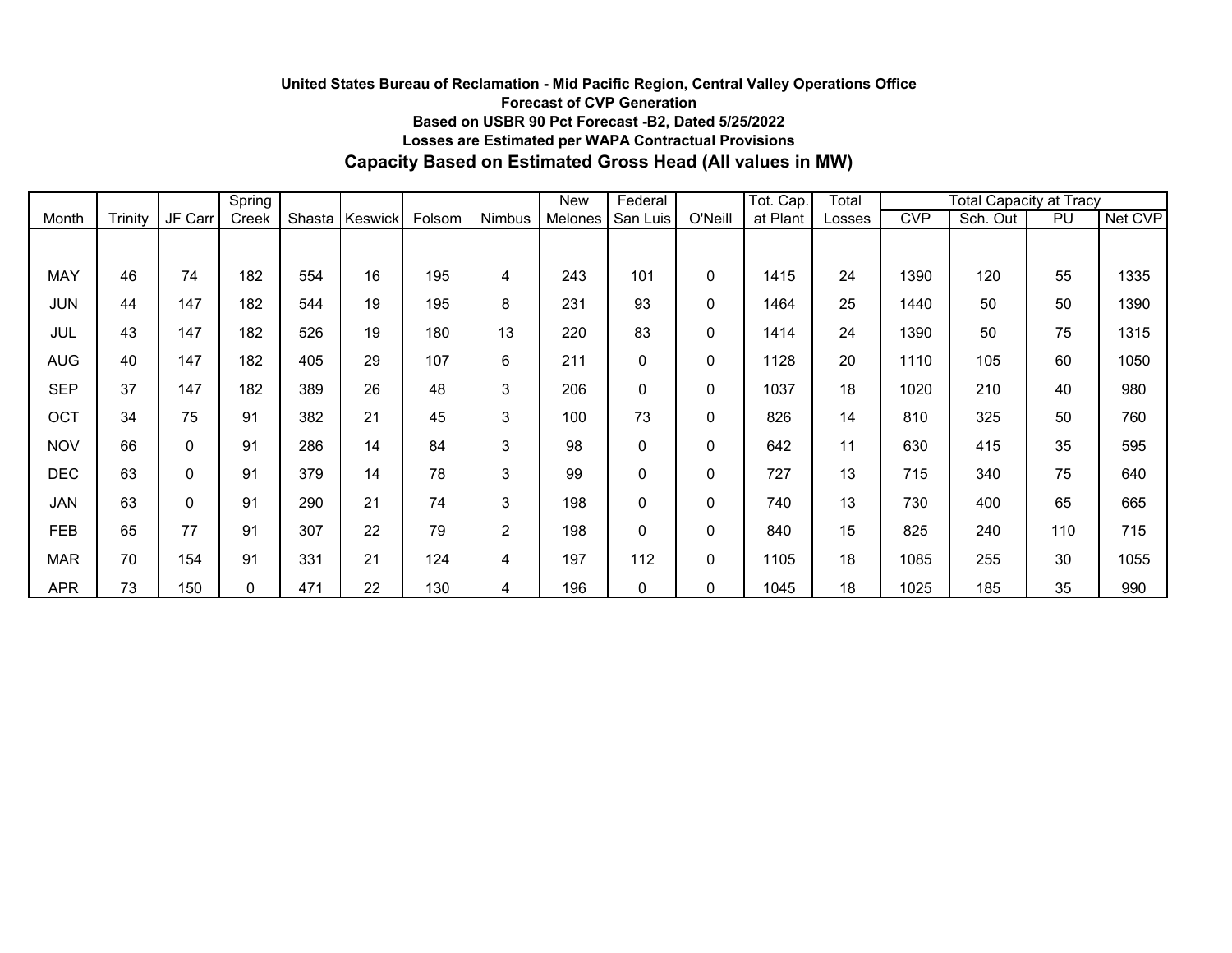## **United States Bureau of Reclamation - Mid Pacific Region, Central Valley Operations Office Forecast of CVP Generation Based on USBR 90 Pct Forecast -B2, Dated 5/25/2022 Project Use Pumping Project Energy Use at Tracy Load Center (All values in GWh)**

|            |       | Federal      | Contra |                | Federal        | San            | Dos            | Other          |     | <b>Total at Tracy</b> |                 |  |
|------------|-------|--------------|--------|----------------|----------------|----------------|----------------|----------------|-----|-----------------------|-----------------|--|
| Month      | Tracy | <b>Banks</b> | Costa  | O'Neill        | San Luis       | Felipe         | Amigos         | Uses           | CVP | On Peak               | Off Peak        |  |
|            |       |              |        |                |                |                |                |                |     |                       |                 |  |
| MAY        | 13    | $\pmb{0}$    | 1      | 1              | 0              | 1              | 6              | 19             | 40  | 15                    | 10              |  |
| <b>JUN</b> | 13    | $\pmb{0}$    | 1      | 0              | 0              | 2              | 8              | 8              | 30  | 25                    | 20              |  |
| JUL        | 29    | $\pmb{0}$    | 1      | 0              | 0              | $\overline{c}$ | $\overline{7}$ | 17             | 55  | 20                    | 15              |  |
| <b>AUG</b> | 38    | $\pmb{0}$    | 1      | 3              | 3              | $\overline{c}$ | 4              | 20             | 70  | 15                    | 15              |  |
| <b>SEP</b> | 29    | $\pmb{0}$    | 1      | 1              | 0              | $\overline{c}$ | 3              | $\overline{7}$ | 45  | 15                    | 10 <sub>1</sub> |  |
| OCT        | 14    | $\pmb{0}$    | 1      | 0              | 0              | 1              | 1              | $\mathfrak{S}$ | 20  | 10                    | 10              |  |
| <b>NOV</b> | 33    | $\pmb{0}$    | 0      | 5              | 14             | 0              | 1              | 5              | 60  | 10                    | 10              |  |
| <b>DEC</b> | 42    | $\pmb{0}$    | 0      | 8              | 29             | $\mathbf 0$    | $\pmb{0}$      | 5              | 85  | 20                    | 25              |  |
| <b>JAN</b> | 55    | $\pmb{0}$    | 0      | 13             | 54             | $\pmb{0}$      | $\pmb{0}$      | 10             | 135 | 15                    | 25              |  |
| FEB        | 15    | $\pmb{0}$    | 0      | 1              | $\overline{4}$ | $\pmb{0}$      | 1              | $\mathfrak{S}$ | 25  | 40                    | 80              |  |
| <b>MAR</b> | 11    | $\pmb{0}$    | 1      | 0              | 0              | $\mathbf 0$    | $\overline{c}$ | $\overline{2}$ | 15  | 10                    | 5               |  |
| <b>APR</b> | 13    | $\pmb{0}$    | 1      | $\overline{c}$ | 0              | 0              | 3              | 8              | 25  | 10                    | 5               |  |
|            |       |              |        |                |                |                |                |                |     |                       |                 |  |
| Total      | 304   | 0            | 10     | 34             | 105            | 12             | 36             | 105            | 605 | 205                   | 230             |  |